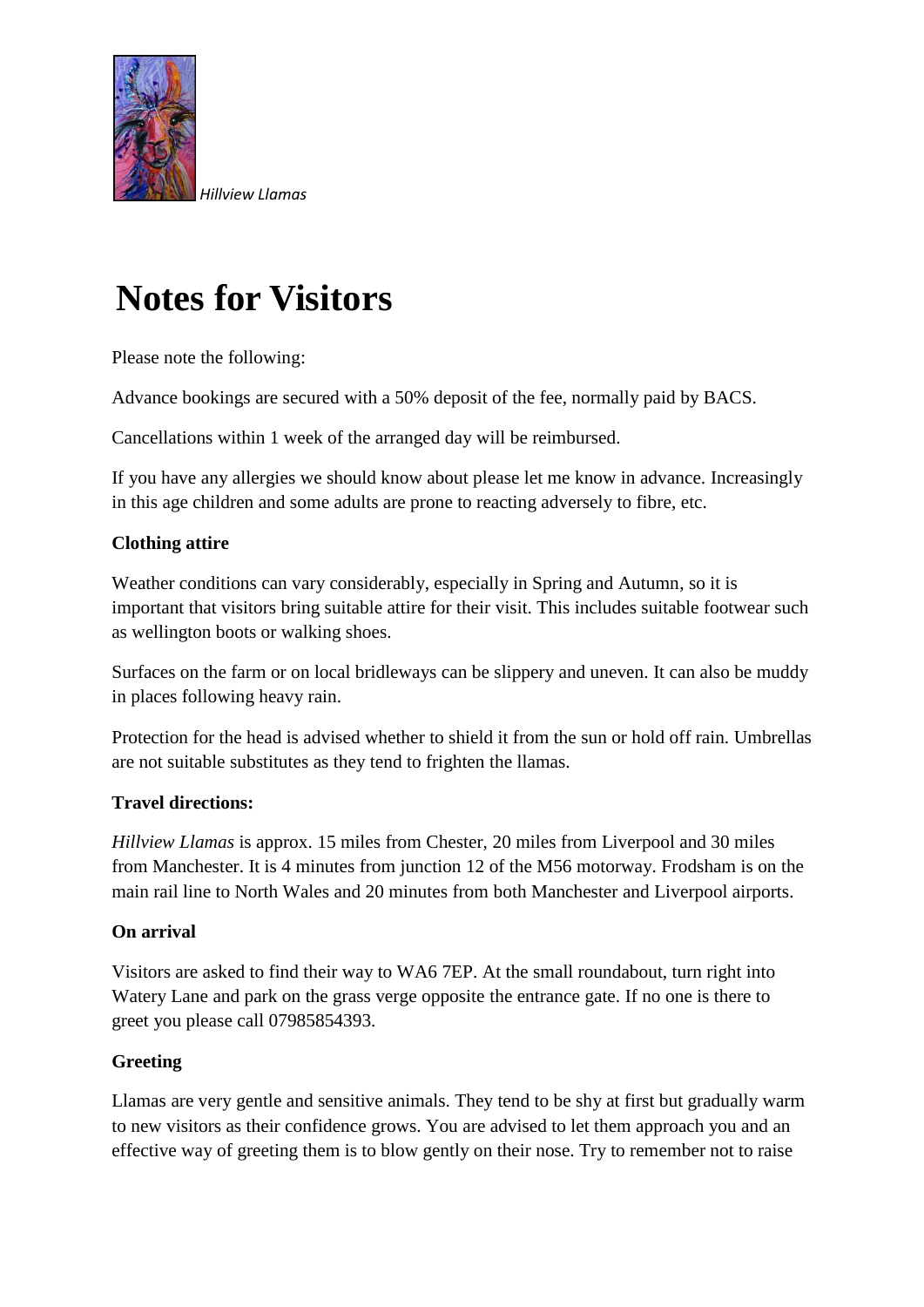

*Hillview Llamas*

your hands, especially to stroke them on the head since this invariably frightens them. After they have said hello, the first place to try touching them stroking down their neck at the front.

Try to remain quiet and calm to win their confidence. Children, understandably tend to get excited but jumps and /or shrills of delight tends to scare them and set back the familiarisation process.

It would be very unusual for a *Hillview Llama* to kick, bite or spit at you. They usually only spit at each other when in dispute such as over a limited supply of food or amongst males when fighting for dominance/supremacy.

Some like human attention more than others and if you read about them on the *Hillview Llamas* website you will get a bit of an insight into their very individual personalities.

Don't panic if one decides to unzip your jacket, take your hat off, untie your shoe laces or have a go at pulling a motif off our designer clothing. Donte has quite a collection and is especially fond of the puma tick.

Llamas are very sensitive to their legs being touched since speed of movement is their main defence. You are advised at all times not to stand too close to their back legs in case they do kick back. It may be in response to a wasp or fly. Similarly, if a llama lowers its head, to smell you shoes for example, don't be tempted to follow it down since it may raise it very quickly and I once got a black eye this way.

### **Walking/Leading**

When leading llamas they generally prefer a loose reign. Pull them in tight and they generally stand still or become stubborn about not moving forward.

When trekking, watch out for loose dogs or birds such as pheasants that may jump out of the hedgerow. Adult llamas are not usually frightened so long as they can see them. However, a quiet cyclist or jogger passing close by from behind can shock the llama so try to be its look out including for grates in the road, etc. although you will see they are very observant animals themselves.

Llamas are hierarchical and so you will find that they establish their own order and may insist on being in a particular position in the line. Eg. the top llama usually likes to lead from the front and may get upset if overtaken by another llama.

Fresh cold water is on tap as is anti-bacterial soap and disposable paper towels. We advise visitors to make use of these, especially if you plan to touch food soon after.